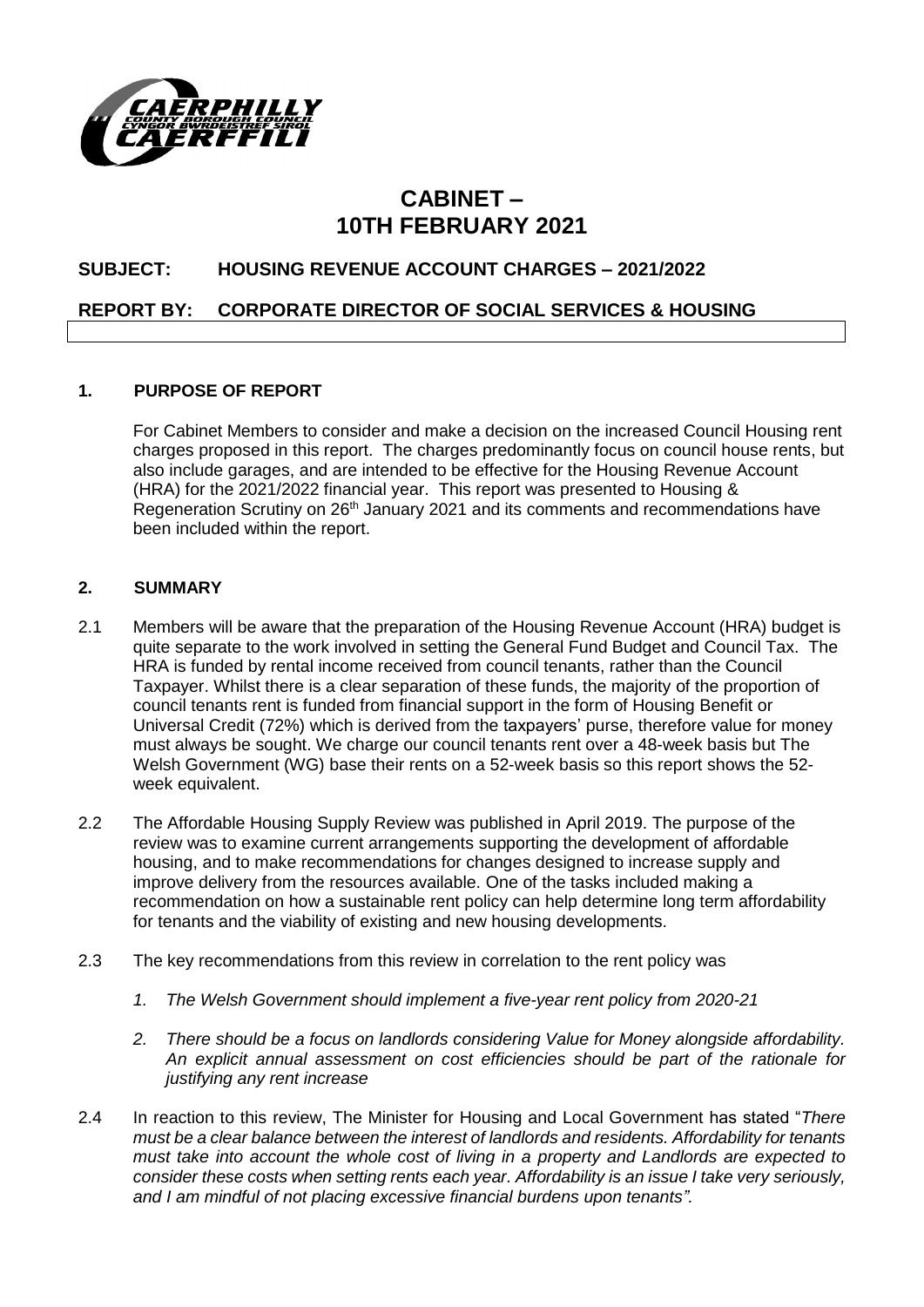- 2.5 Having considered the review, along with wider factors such as the pressures arising from growing levels of homelessness, the need to decarbonise our existing stock, to maintain the Welsh Housing Quality Standard and to build new high quality homes that are near zero carbon, The Minister confirmed the following for the 2020/21 Rent Policy:-
	- 1. An annual uplift of up to CPI+1% each year for 5 years from 2020-21 to 2024-25 using the level of CPI from the previous September each year.
	- 2. CPI+1% will be the maximum increase allowable in any one year but this must not be regarded as an automatic uplift. Landlords decisions on rent should take into account the affordability of rents for tenants.
	- 3. The level of rents for individual tenants can be reduced or frozen or can rise by up to an additional £2 over and above CPI+1%, on condition that total average rental income collected by the landlord increases by no more than CPI+1%.
	- 4. As an intrinsic part of the 5-year policy, landlords will be expected to set a rent and service charge policy which ensures that social housing remains affordable for current and future tenants. As part of their annual decision they should make an assessment of costs efficiencies, value for money and affordability for tenants.
- 2.6 In determining the rent increase for 2021/2022, The Minister has confirmed the above criteria will remain. However, in light of the pandemic, the lack of data collection whilst government resources have been re-prioritised, has meant no robust data available to generate the Target Rent Bands for the year ahead, and The Minister has therefore suspended the role of Target Rent Bands for this year. Members will recall that the original policy set a Target Rent Band for each Authority which allows Authorities flexibility to increase the rent to ensure the level is within the Target Rent Band envelope, conversely, if the average weekly rent is above the Target Rent Band, average rents will increase at a lower rate, to bring the rent back within the Target Rent Band envelope.
- 2.7 The Minister is also keen to progress with a number of new initiatives as part of the wider rental agreement which include
	- Strengthen approaches designed to minimise all evictions and deliver on a new agreement not to evict into homelessness.
	- Undertake a standardised tenant satisfaction survey for publication on a central website to assist tenants in scrutinising and comparing landlord performance. First survey results to be available for publication by April 2021. However, this will now be based on existing satisfaction data, with officials discussing a revised set of core questions for survey results to be published in April 2022.
	- Build on existing commitments to deliver high quality homes with BHS (Beautiful Homes and Spaces) 2021 space standards applying across tenure, to attract WG funding, phased from 2021
	- Work towards energy efficiency standards of no less than EPC A (Energy Performance Certificate) on new build sites which attract any WG funding from April 2021.
- 2.8 The previous September's CPI inflation figure was 0.5%. The policy therefore allows a maximum of 1.5% increase on our total rental income.
- 2.9 The Business Plan has assumed a rent increase of 2.5% for 2021/22 to 2024/25.
- 2.10 Members will recall there was limited time to consider a full affordability options appraisal for setting the rent for 2020/21, and the intention was to conduct a data gathering exercise later in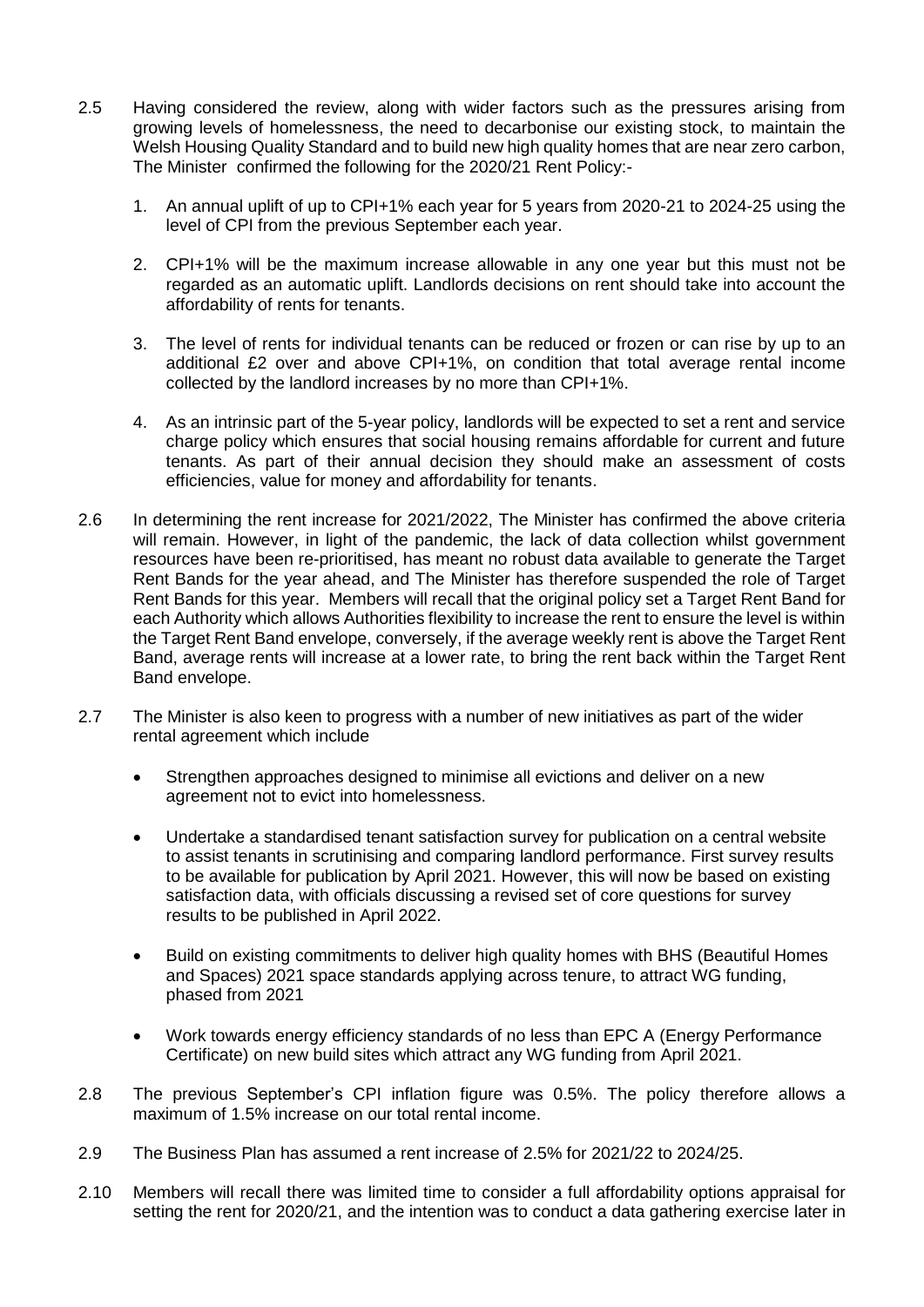2020, in advance of the 2021/22 rent setting cycle.

- 2.11 A working group was set up to discuss an appropriate way forward, including a questionnaire to tenants specifically on rent affordability. It soon became apparent that there were many complexities to address if the affordability appraisal was to evidence meaningful outcomes. What is considered affordable to one tenant will not be affordable to another. The lack of information regarding tenant's income and outgoings (e.g. utility bills, wages etc), and their individual circumstances and expectations means that affordability becomes difficult to measure.
- 2.12 Unfortunately, due to the Covid pandemic, the working group could not progress to the extent desired, as resources were prioritised elsewhere. However, some progress has been made, in the hope it is an adequate base on which to develop further. An affordability survey to tenants was agreed and posted on social media and the Councils website on 16th November, with a 30 day deadline. Tenants who have registered to receive EGov updates also received the survey directly, and officers made our engaged tenants aware of the survey in several communications with some surveys being carried out over the phone. The responses received have been considered within the proposals of this report.
- 2.13 In addition to the affordability survey, as a landlord. we are obliged to survey our tenants under a standard STAR survey which is a consistent framework for social landlords to collect, report and measure on tenant's satisfaction. The survey consists of seven key questions and one of these key questions include a direct reference to value for money. 155 respondents completed this questionnaire.

# **3. RECOMMENDATIONS**

3.1 Members of Cabinet are requested to consider and make a decision on the following recommendations

Officers recommend to Cabinet the level of increase per property from April 2021 based on the options explained in the report, which are:-

- (i)  $1.5\%$  (CPI plus 1%) (£92.02/52 week additional £1.36/wk) the maximum allowed under the rent policy which will set our rent just within the low end of the previous year's policy target rent band but, will reduce our income by £0.5m to that assumed within our business plan, compounded year on year. This would be the preferred officer recommendation.
- (ii)  $1\% (£91.57/52$  week additional 91p/wk) this reduces our income by £0.8m to that assumed within our business plan. Higher increases may need to be considered in the future to get back within the policy target rent band, on the assumption this is reintroduced and uplifted by inflation.
- (iii)  $0\%$  (No increase) (£90.66/52 week) would reduce our income by £1.2m to that assumed within our business plan. Higher increases may need to be considered in the future to get back within the policy target rent band, on the assumption this is reintroduced and uplifted by inflation.
- 3.2 The Housing and Regeneration Scrutiny Committee considered the options explained in the report for the level of increase per property from April 2021 and unanimously recommend to Cabinet that:
	- (i) 1.5% (CPI plus 1%) (£92.02/52 week additional £1.36/wk) the maximum allowed under the rent policy which will set our rent just within the low end of the previous year's policy target rent band but, will reduce our income by £0.5m to that assumed within our business plan, compounded year on year.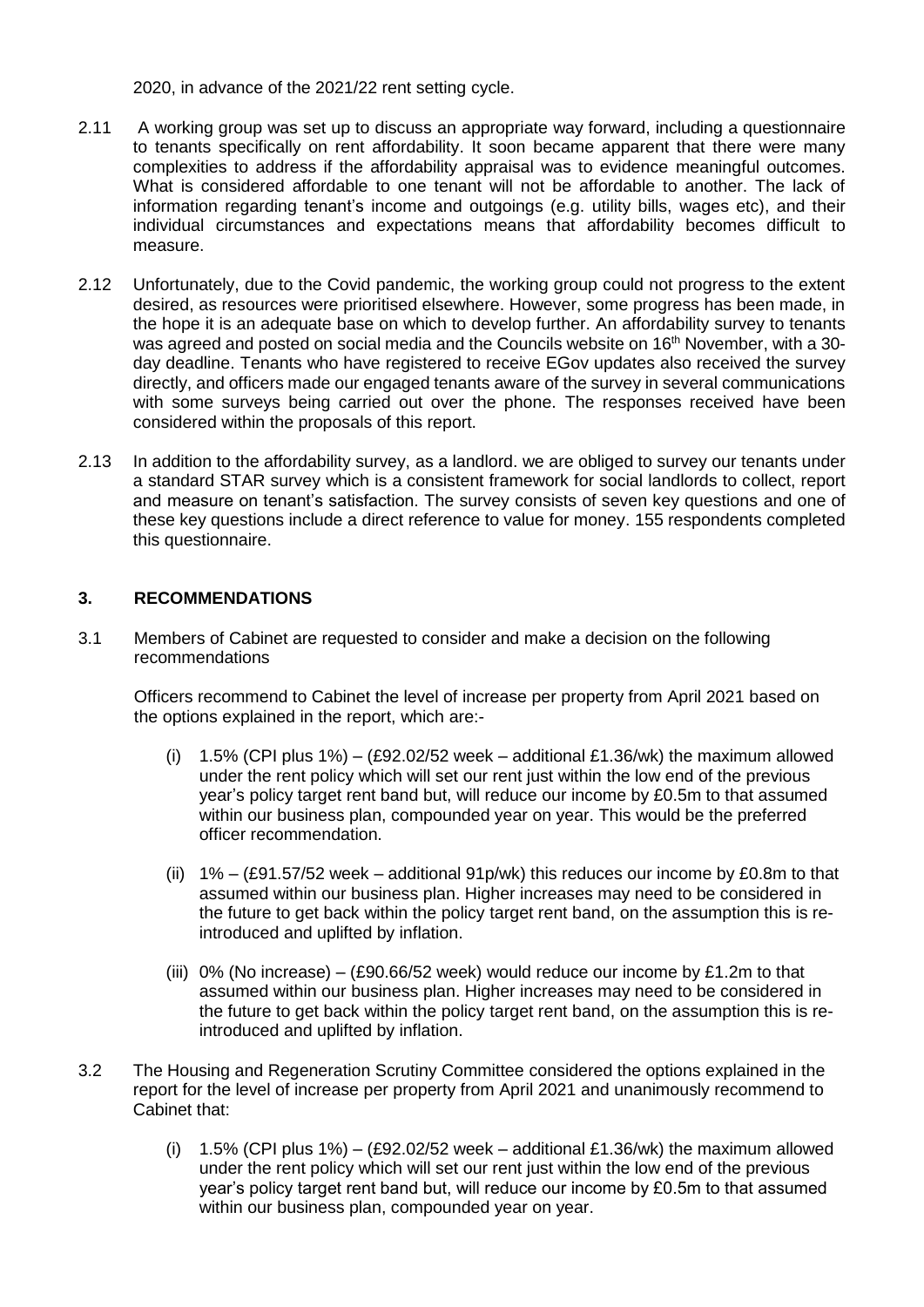# **4. REASONS FOR THE RECOMMENDATIONS**

- 4.1 Inflationary increases on providing all aspects of the housing service are experienced annually, however as the HRA cannot legitimately set a deficit budget, the loss of additional income will result in reduced resources being available to effectively manage and maintain the stock, or result in increased levels of borrowing.
- 4.2 Housing Benefit/Universal Credit will cover the increased costs for the rent charge in this report for 72% of our tenants up to the Housing Benefit limitation rate (yet to be confirmed).
- 4.3 If charges are not increased annually it has a detrimental effect on subsequent years as higher increases are then needed to recover the shortfalls from previous years.
- 4.4 The Council's Business Plan relies on inflationary increases to remain viable and cover increasing costs associated with the delivery of the service.
- 4.5 Additional resource is necessary to be able to meet the demands from Welsh Government on maintaining the WHQS, the provision of new affordable housing, decarbonisation of the existing stock and increasing support for tenants in order to sustain tenancies and reduce homelessness.
- 4.6 The impact of Covid has significantly impacted on the HRA, in particular rent arrears. In addition, costs have remained the same with a considerable reduction in productivity, meaning that our budget has been delivering less. This has resulted in a backlog of work which will increase costs in 2021/22 as properties on the WHQS programme will take longer to complete
- 4.7 The officer preferred recommendation of 1.5% will be the lowest rent increase set by the authority for a number of years. The average increase over the last 7 years is 3.33%.

## **5. THE REPORT**

## **5.1 Rent Increase**

- 5.1.1 For a number of years the WG have effectively determined the level of annual rent increases, and these increases have been linked with the Housing Revenue Account Subsidy (HRAS) calculations, thus restricting an Authority from completely controlling its rental income. Members will be aware of the buy-out of the HRAS system which introduced self-financing from April 2015.
- 5.1.2 The standard uplift policy for Local Authorities was based on the previous September Retail Price Index (RPI) plus a 2% real increase in support of rent convergence. The Minister for Housing and Regeneration revised the rent uplift policy as part of the new Policy for Social Housing Rents in April 2015, which was accepted by Members in the 2015/16 HRA charges report. The policy set a target rent band for each Authority and if the average weekly rent is below the target rent, the Authority will have to increase average rents, and if the average weekly rent is above the target rent, average rents will increase at a lower rate, to bring the rent back within the target envelope.
- 5.1.3 The uplift on the revised rent policy was fixed for five years up to 2018/19 and used the previous September Consumer Price Index (CPI) inflation figure (as opposed to the RPI inflation figure) and also applied a 1.5% real increase to the average local authority rent. There was also an option to add up to £2 per week if social landlords needed to increase their rent to keep in line with their target rent band, or if rents were being restructured and if their local rent policy was being revised.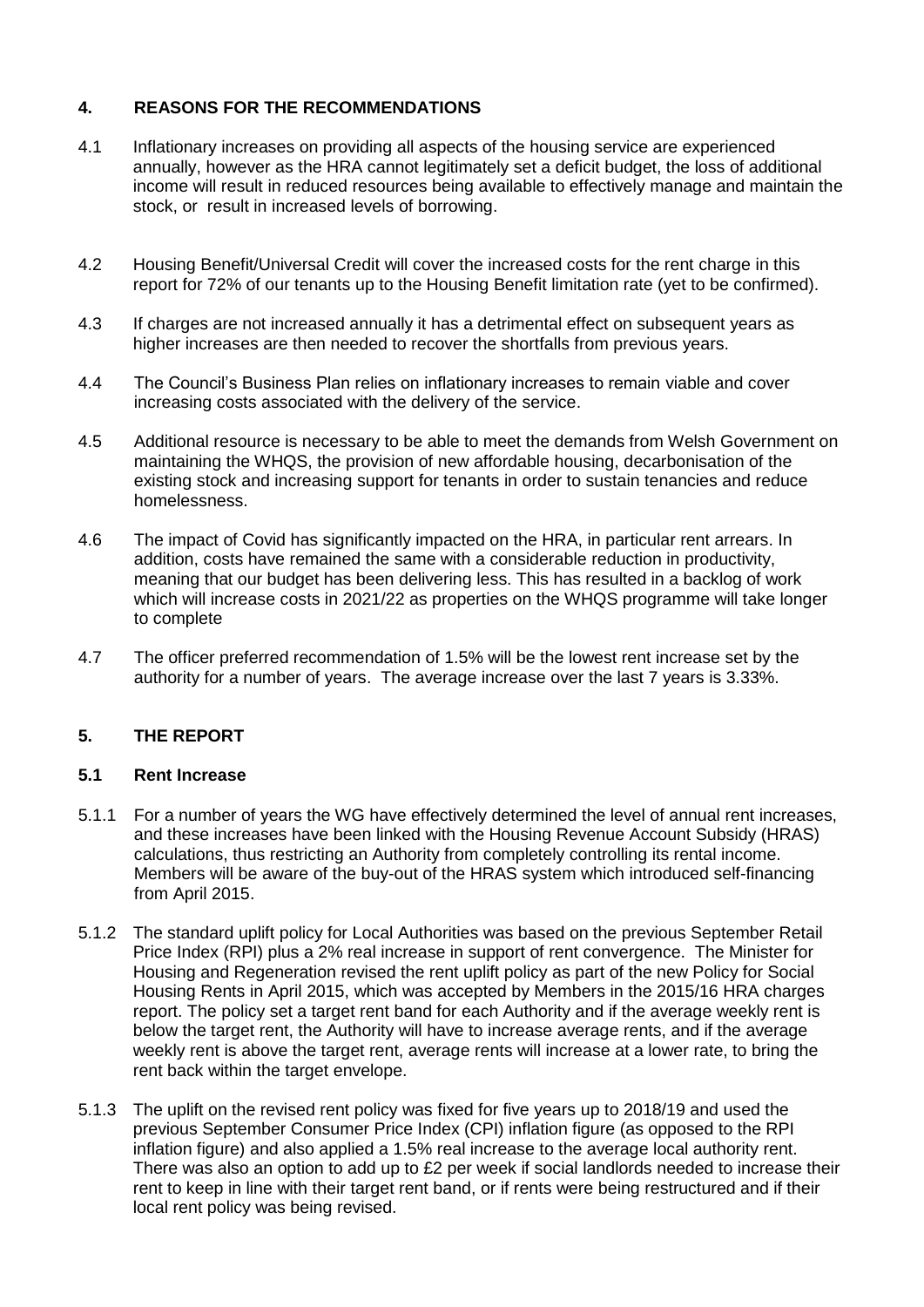- 5.1.4 2018/19 was the final year of the initial five-year agreement. The Minister considered the position for 2019/20 and agreed that the increase should be based on CPI only. The discretion to apply "up to £2 per week" was removed for those social landlords whose average weekly rent was within or above their Target Rent Band. This decision applied for one year only (2019/20) while Welsh Government awaited the outcome of the Affordable Housing Supply Review. As we were below the target rent band, we could apply the "up to £2" discretion which resulted in a 3% increase in 2019/20.
- 5.1.5 Under the current rent policy a target rent band for each Authority is set by WG so there is still some degree of control retained by WG however, all of the rental income will be retained by the Authority and used to fund expenditure, service debt and create borrowing headroom to support the delivery of WHQS and future investment.
- 5.1.6 As a result of the housing benefit limitation scheme, rent increases above DWP rent limits do not produce extra income from the benefits system, as any shortfall would be required to be met by the tenant. This would therefore be an added financial burden to some of our most vulnerable tenants. At this stage however, as in previous years, details regarding the DWP limit under the current rent policy are yet to be confirmed, but as all the recommendations contained within this report are complaint with the WG rent policy, it is assumed that the proposed increases will be within the DWP rent limits. Approximately 72% of tenants are in receipt of financial support in the form of Housing Benefit or Universal Credit.
- 5.1.7 The 2020/2021 policy target rent band for CCBC was
	- Low end £90.41 per week
	- Mid-point £95.17 per week
	- High end £99.92 per week

The rent increase applied in 2020/21 of 2.7% meant that the average rent was £90.66 which was just within the low end of the target rent band.

- 5.1.8 However the target rent band for 2021/2022 has been suspended as a consequence of the Covid pandemic, so we are unable to measure the impact of any increase proposal against this. We can, however, evidence the impact that a lower than required increase can have when compared to the Housing Business Plan.
- 5.1.9 CCBC's average rent debit, net of voids for 2020/21 is £90.66 (52 week basis) which met the minimum rent band for that year. Applying the maximum of 1.5% increase means our average rent would be £92.02. Even with the suspension of the target rent band, this still places the rent within the low end of the previous year's banding. The 2020/21 Housing Business Plan however assumed a 2.5% rent increase for 2021/22 which was on the assumption that the rent policy would be CPI +1%, and that CPI would be 2%, and allowing for a prudent 0.5% reduction. These assumptions were pre-Covid and were accepted by Welsh Government when the Business Plan was validated.
- 5.1.10 Initially, WG have stated in their policy that "*The rent policy allows you to apply the inflation plus £2 (per week) if you are aiming to move to a higher point within the Target Rent Band to meet your business plan commitments…"* This was removed for 2019/20 and was only applicable if Social Housing Landlords were below the rent envelope.This has subsequently been changed under the 2020/21 policy, and the "plus £2" can now only be applied on condition that the total rental income collected by the landlord is no more than CPI +1% (1.5%). This provision is designed to enable social landlords to restructure rents where appropriate.
- 5.1.11 The latest business plan submitted to WG in March 2020 included a rent increase of 2.5% for 2020/21 (assuming CPI would be 2%) and this resulted in a total £45m borrowing requirement in order to meet the WHQS by 2020. Meeting the WHQS standard by December 2020 was at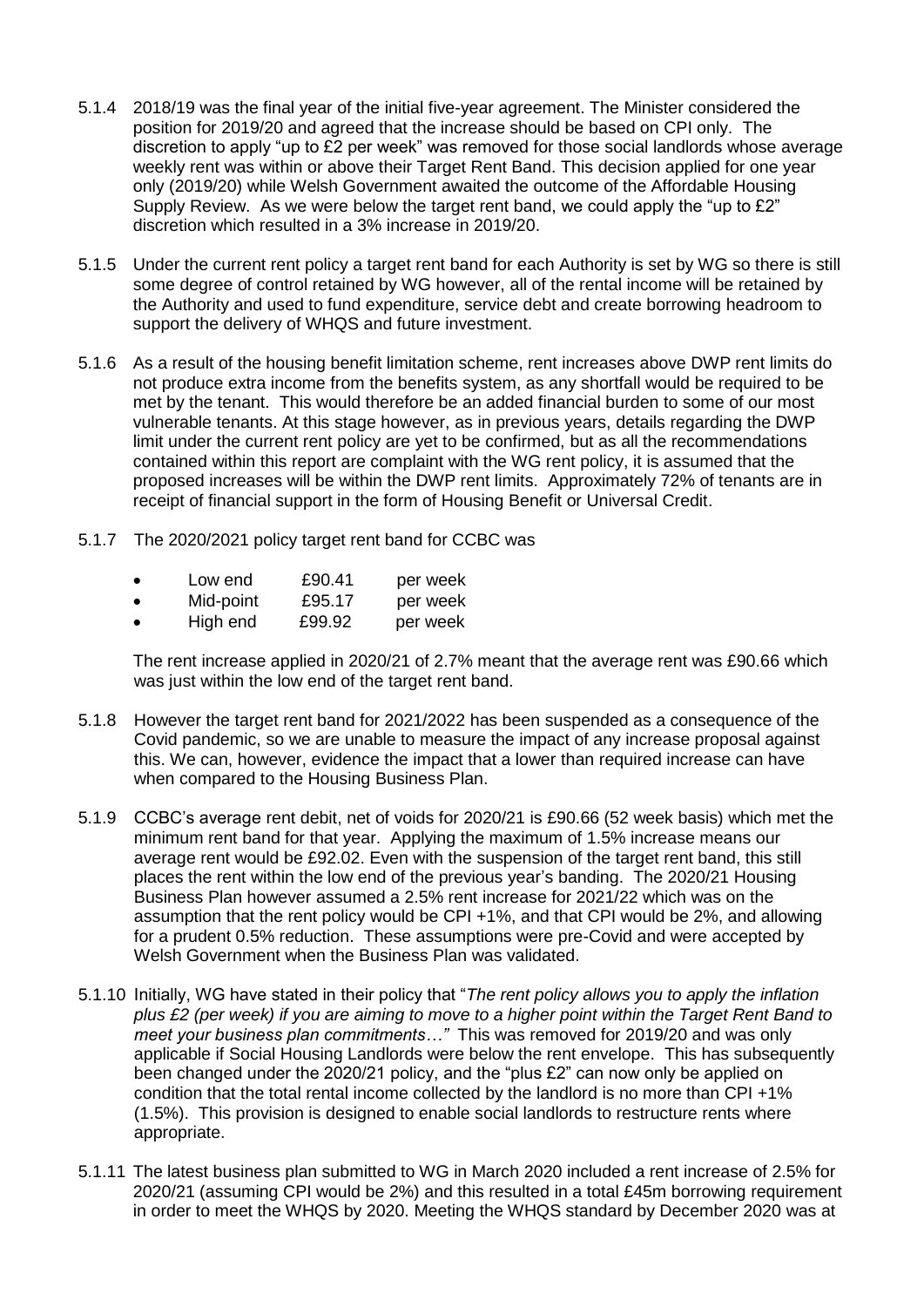that time a statutory requirement.

- 5.1.12 As the pandemic hit and lockdown was imposed in late March 2020, this inevitably altered our course in completing the WHQS programme. Only essential work was carried out during the first few months of lockdown while the majority of the programme was on hold. It is worth noting that the WHQS programme was on target to be completed by June 2020 had the pandemic not occurred. Welsh Government have since extended this target to December 2021 as a result of the pandemic, and this will be factored into the next housing Business Plan due to be submitted in March 2021.
- 5.1.13 Council agreed on the 26<sup>th</sup> February 2020 to a £75m borrowing level in order to complete the WHQS programme and progress with new build. This was estimated to be in the region of £45m for WHQS and £30m for new build. In the light of the pandemic it has become clear that progress of the WHQS programme will be inhibited due to social distancing regulations, tenant refusals, and potential sickness of the workforce, contractors or tenants. Work has progressed internally within tenants' homes, but it is now done on an elemental basis as opposed to all elements completed at the same time. This will delay progress and be more costly to operate, a factor that needs to be considered in the next Business Plan.
- 5.1.14 Furthermore, the pandemic has resulted in additional costs to the HRA. Early projections predict this to be in the region of £1.6m which includes £515k increase in arrears, £600k in operatives lost time, and over £300k in void costs. Again, this is another factor that needs to be considered in the next Business Plan. The arrears position in particular will be a significant factor in determining the viability of the HRA.
- 5.1.15 A rent increase of less than 2.5% will mean less income to deliver housing services which will obviously result in a review of the services and the way they are currently delivered, the extent of work to be undertaken, alternative options for increasing income or an increase in borrowing. However, we are restricted under the current rent policy and cannot increase rent by more than 1.5%. This would increase the average weekly rent by £1.36.
- 5.1.16 A smaller increase of 1% for 2021/22 would increase the average weekly rent by £91p to £91.57/wk. This would also result in reduced income of some £800k to that assumed within our business plan to ensure the WHQS programme is financed and maintained. Again, to be prudent we should also reduce the forthcoming years to reflect the pattern of reducing CPI. This in itself does not hinder the WHQS programme any further, as this is due to be completed in the 2021/22 financial year, but members must consider the pressure Local Housing Authorities are facing from Welsh Government on increasing housing supply and ensuring we meet the decarbonisation agenda, both of which require significant investment. The report to The Housing and Regeneration Scrutiny committee on 26<sup>th</sup> November 2019 outlined the need for £14m additional borrowing to kick start the new build programme with the aim to deliver 400 affordable homes between 2020 and 2025. This directly links with the Councils commitment contained within the Corporate Plan 2018-2023 and Wellbeing Objective 3 which aims to address the supply, condition and sustainability of homes throughout the county borough. The £14m was on the assumption of a 3% rental increase over the next 5 years.
- 5.1.17 A nil increase for 2021/22 would mean the rent would remain at £90.66 but this would require considerable future rent increases to get back into the target rent band envelope range if this is re-introduced. This would also result in reduced income of £1.2m to that assumed within our business plan. Again, members must consider the ongoing effect of this reduced rent to address the significant investment required as explained above.
- 5.1.18 Generally, the DWP increases the Housing Benefit Subsidy Limit within similar lines to the rent policy guidance, meaning for the majority of our tenants, the 1.5% increase would be covered.
- 5.1.19 Additional borrowing as a consequence of income shortfalls must be affordable under the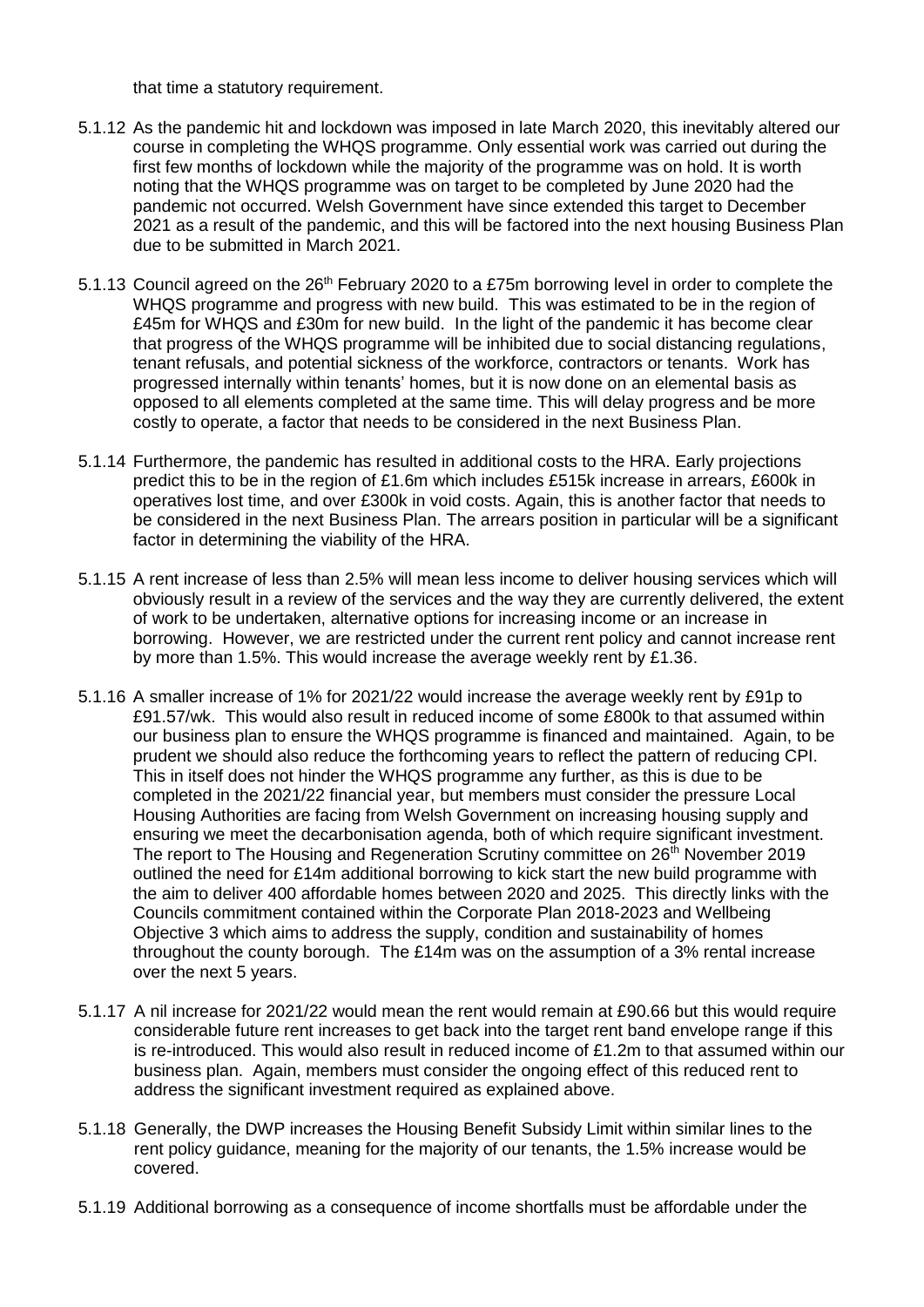Prudential Code and also means an increase in debt and interest charges which takes resources away from the HRA to manage and maintain our housing stock and support our tenants.

- 5.1.20 In addition, affordability for tenants is now a factor that has to be considered as part of setting any rent increases. This could involve engaging with tenants to capture relevant data and establishing a suitable model that would evidence affordability and a system for accurately recording such information. Unfortunately, due to restrictions from the pandemic, this was not progressed fully in 2020. However, a tenant's affordability survey was sent out on the 16<sup>th</sup> November 2020.
- 5.1.21 There were 240 responses to the survey. At least 2200 people were reached on social media and 6036 residents, who had previously registered, received the EGov bulletin. No data is available for any subsequent web page viewings. Of these responses 134 tenants confirmed they were happy for us to contact them in the future to discuss their responses.
- 5.1.22 45% of the tenants were represented from the East of the Borough, 26% from the South and 29% from the North. 89% of the tenants were General Needs, with the remaining 11% from our sheltered schemes.
- 5.1.23 The majority of responses were from tenants in a 3-bed house, with the main source of income being from full time employment, closely followed by pension.
- 5.1.24 51% of the respondents received some form of benefit support towards paying their rent. 49% of respondents received no support.
- 5.1.25 77% of the respondents said their main source of income had not been affected by the Coronavirus pandemic. Of the 23% who had been affected, 49% said they had a lot less income, and 49% said they had slightly less income, with 2% having slightly more income. Responses to why their income had been affected included "I was made redundant due to the pandemic", "My money is going more on food shopping, gas & electric since lockdown even more than normal" and "being furloughed".
- 5.1.26 56% of tenants think our rents are fair and affordable and 44% did not. Mixed responses vary from "it's a lot cheaper than private rent", "Because I have housing benefit to help" "it's a fair price for the size of the property and the quick turnaround time when a repair is needed", to "I receive £1000 Universal Credit and rent is half of that", "rent is not reflected with the wages in the area", and "Expensive for 1 adult to pay".
- 5.1.27 52% agreed that Caerphilly Homes should take into account the average household income when setting rent, with the top 3 costs to consider being Energy, Council Tax, and General Living Expenses. 28% agreed with charging a higher rent for a more energy efficient home.
- 5.1.28 60% of tenants are very or fairly satisfied that their rent provides value for money. "I think Caerphilly Council do a great job in taking care of repairs", "Always had a good service", followed by "Response repairs are very slow... ", and "My home is draughty, there is a need for an upstairs bathroom, and more secure garden".
- 5.1.29 The survey overall gave us a mixed response, and there are clearly some responses that need to be followed up, but it does suggest a higher proportion of our tenants agree that their rent is affordable and offers value for money
- 5.1.30 In addition to the survey. We are able to measure certain indicators against an All Wales Average to ascertain from a statistical point of view, if rents appear affordable within the Caerphilly Borough. Due to the lack of resources explained in 2.6 above, WG have not yet published 2020/21 data, so we have used the previous year as a comparator.
- 5.1.31 The average social rent for Caerphilly CBC in 2019/20 is £88.27/wk, which is nearly 4% lower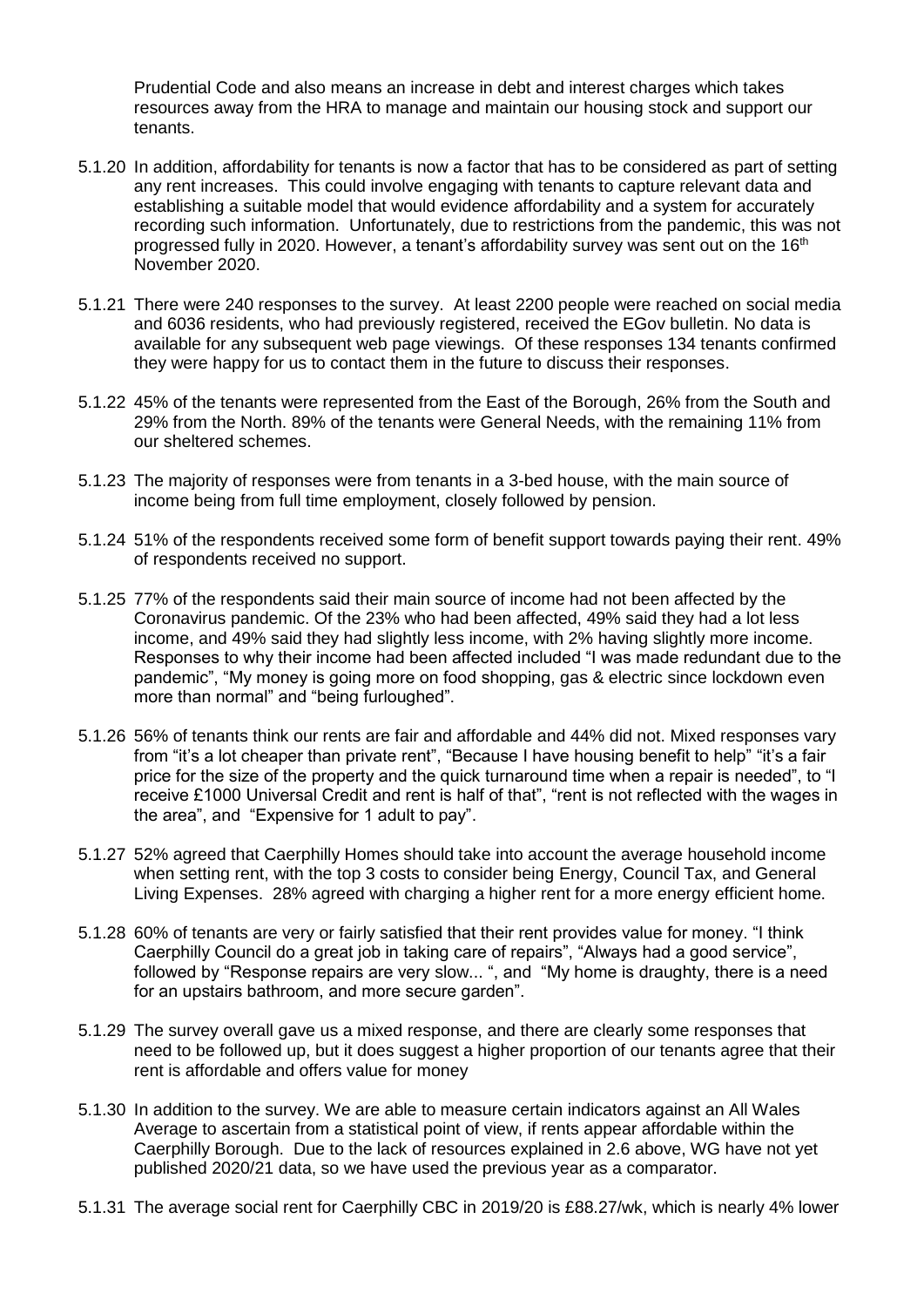than the All Wales Average for Local Authorities of £91.65/wk. The All Wales Average for Registered Social Landlords is £92.50/wk. Caerphilly CBC is ranked the 3rd lowest Local Authority in terms of its weekly rent.

- 5.1.32 Private rents in Caerphilly CBC for 2019/20 is £105.80/wk, some 6.4% lower than the All Wales Average at £113.00/wk.
- 5.1.33 Caerphilly CBC ranked 5<sup>th</sup> highest out of the 22 Local Authorities in terms of workplace earnings at £384.47, which is some 3.5% higher than the All Wales Average of £371.63/wk.
- 5.1.34 These statistics together with the tenant's survey suggest that the rent is affordable and provides value for money. As noted earlier in this report, officers will develop this initial survey further and record relevant indicators to track our position.
- 5.1.35 Furthermore, results of the 2020 STAR survey to tenants, on their satisfaction of the housing service, confirmed 87% were very or fairly satisfied with the service provided by Caerphilly Homes, and 87% were also very or fairly satisfied that their rent provides value for money

# **5.2 Garage Charges**

- 5.2.1 The garage rationalisation and refurbishment programme, linked to the WHQS programme has led to a reduction in our garage stock and but has resulted in improvements to our remaining stock .This work, had a significant impact on void levels as the blocks of garages had to be fully vacated prior to commencement of works on each site. On completions of works to each block, former garage tenants and former leaseholders of garage plots have been offered new tenancies of the newly built or refurbished garages, prior to new tenants being sought for the remainder from existing waiting lists or through marketing. In addition, a number of garages have been demolished due to unsuitability and lack of demand. However, due to Covid-19 the void position on garages has not yet improved due to resources being deployed in more critical areas.
- 5.2.2 The rent on garages has not been increased for 3 years while the rationalisation programme was being undertaken. Currently our garage charge is £8.11 per week and is below the average of other Local Authorities charges, furthermore 75% of garage tenants are not council tenants. After investing considerably into the garage stock, it is proposed that an increase should now be implemented. The business plan assumed a 2.5% increase, but officers recommend an increase in line with the rental policy of 1.5%. to £8.23 per week. For noncouncil tenants the weekly charge will be £9.88 to include VAT.

#### Tenants in receipt of benefit

5.2.3 Garage rents are not eligible for housing benefit and the majority (75%) of garage tenants are not actually council house tenants.

#### Financial impact

5.2.4 The Business Plan has included a 2.5% increase on garage rental income. Not increasing the income will mean a loss of approximately £5k in the Business Plan in 2021/22. Although this does not appear significant, there has also been a compounding loss of approx. £30k from the previous 3 years where increases were not applied.

#### **6. ASSUMPTIONS**

6.1 Assumptions are prevalent within the Housing Business Plan and are necessary to create a 30 year projection as requested by Welsh Government. Assumptions are included on key drivers such as (i) Interest rates (ii) Inflation (iii) Rental Increases (iv) Staffing levels (v) stock movement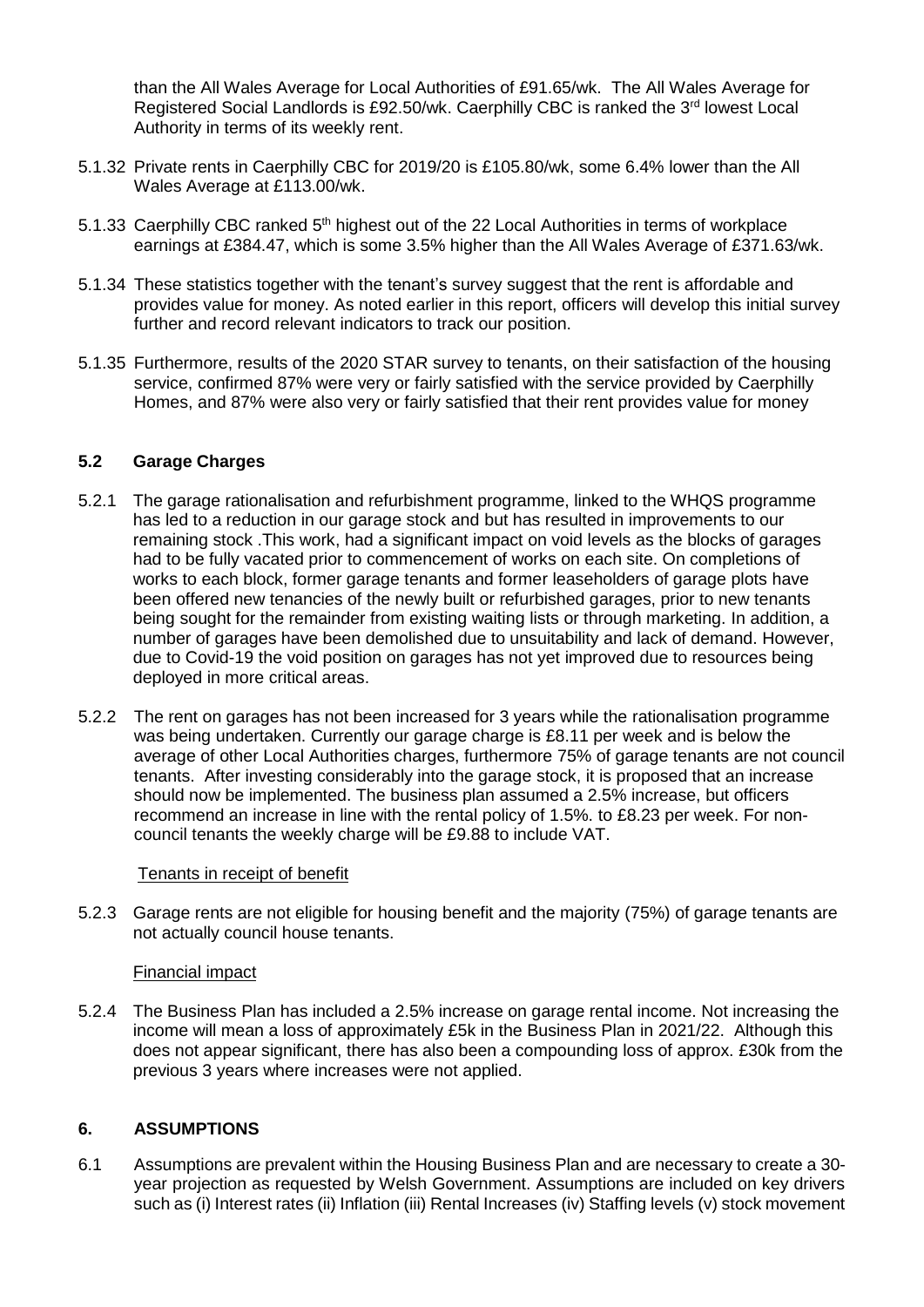(vi) capital programme expenditure (vi) level of rent arrears, and (vii) level of voids and are taken from projections, local knowledge and Welsh Government guidance.

# **7. LINKS TO STRATEGY**

- 7.1 The recommendations within this report provide the council with additional income that will be used to supplement existing funding arrangements to provide management, repair and improvement of the housing stock. This funding is used to maximize the resources available to assist in meeting and maintaining the WHQS. The rent increase is applied equally to all tenants. The report therefore links to the following strategic objectives:
	- The Caerphilly We Want (CCBC, 2018-2023) Well-Being Plan Objective 4: Positive Places – Enabling our communities to be resilient and sustainable
	- Corporate Plan (CCBC, 2018-2023) Well-being Objective 3: the availability, condition and sustainability of homes throughout the county borough and provide advice, assistance or support to help improve peoples' well-being.
	- Caerphilly Homes Service Plan.
- 7.2 Improving Lives and Communities: Homes in Wales (Welsh Government, 2010) which sets out the national context on meeting housing need, homelessness and housing related support services.
- 7.3 Effective financial planning and financial control contribute to the following Well-being Goals within the Well-being of Future Generations Act (Wales) 2015: -
	- A prosperous Wales.
	- A resilient Wales.
	- A healthier Wales.
	- A more equal Wales.
	- A Wales of cohesive communities.
	- A globally responsible Wales
- 7.4 Whilst Housing services contribute towards the Act, this is a financial report for information only and therefore does not directly contribute towards the above wellbeing goals.

## **8. WELL-BEING OF FUTURE GENERATIONS**

8.1 Effective financial management is a key element in ensuring that the Well-being Goals within the Well-being of Future Generations Act (Wales) 2015 are met.

# **9. EQUALITIES IMPLICATIONS**

9.1 An EIA screening has been completed in accordance with the Council's Strategic Equality Plan and supplementary guidance. No potential for unlawful discrimination and/or low level or minor negative impact has been identified; therefore, a full EIA has not been carried

## **10. FINANCIAL IMPLICATIONS**

- 10.1 This report deals with the financial implications of the proposed rent increases which affects the HRA.
- 10.2 The impact of the Welfare Reform Act is not taken into consideration.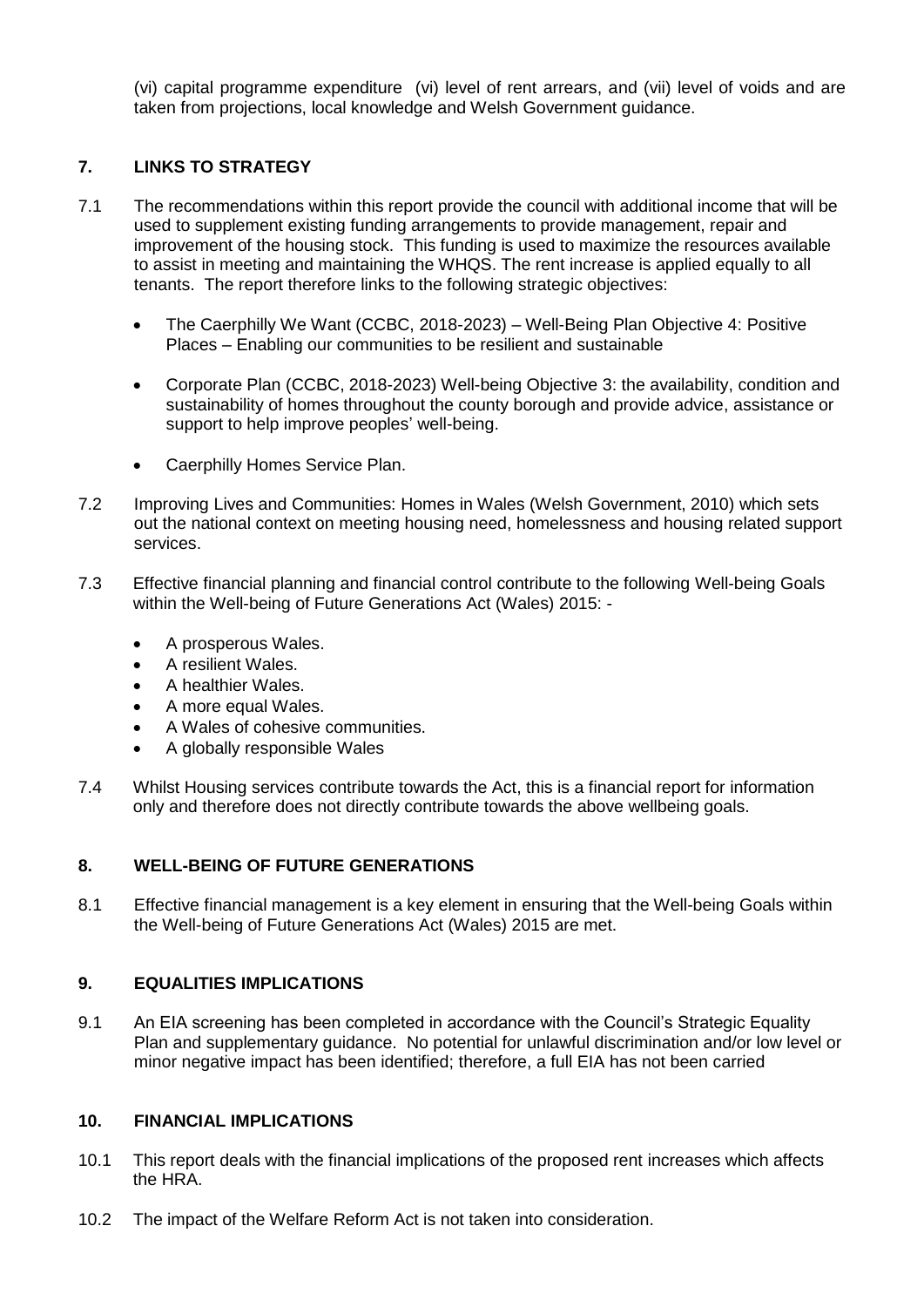## **11. PERSONNEL IMPLICATIONS**

11.1 The proposals contained in this report will not alter the current arrangements for the collection of housing revenue account monies.

# **12. CONSULTATIONS**

- 12.1 All consultation responses have been reflected in this report
- 12.2 In addition, following presentation to H&R Scrutiny Committee on the 26<sup>th</sup> January 2021, members were informed that the recommended increase of 1.5% was the lowest increase in a number of years, and a lower or nil increase would mean fewer resources to manage the housing service, or result in the need to increase borrowing. The scrutiny committee were advised that if there were no increase in rents this year it would have a detrimental impact on future years, as the business plan relies upon rent increases to support and maintain the housing stock, and also to progress the decarbonisation of homes, and meet the commitment to provide new affordable housing, to reduce waiting lists and homelessness. Members were asked to note that 1.5% is less than projected in the business plan.
- 12.3 Members were asked to note that 72% of tenants receive housing benefit and recent surveys show that 57% of tenants consider that rents are fair and that 60% consider the council provides value for money, Caerphilly tenants pay lower rents on average when compared with council rents across Wales and are also low when compared to the private sector.
- 12.4 The scrutiny committee expressed some concerns with raising rents during the current pandemic, with many people losing their employment or in furlough, and asked if the HRA can be supported by other funding, Members were advised that unfortunately the HRA is a ring fenced budget that is self-financing and cannot access other funds. It was also noted in the report, that due to the nature of the ring-fence, there is also no access to any financial assistance as a result of additional costs due to Covid-19. Members supported the 1.5% increase but asked that opportunities to support tenants affected by the pandemic be explored.

# **13. STATUTORY POWER**

13.1 Local Government Acts 1972. This is a Cabinet function.

| Author:     |                                                                                                                                                                                        | Lesley Allen, Principal Group Accountant, Housing<br>allenl@caerphilly.gov.uk Tel: 01443 864470                                                                                                                                                                                                                                                                                                                                                                                                                             |
|-------------|----------------------------------------------------------------------------------------------------------------------------------------------------------------------------------------|-----------------------------------------------------------------------------------------------------------------------------------------------------------------------------------------------------------------------------------------------------------------------------------------------------------------------------------------------------------------------------------------------------------------------------------------------------------------------------------------------------------------------------|
| Consultees: | Cllr C Forehead<br>Cllr L Phipps<br>Dave Street<br><b>Shaun Couzens</b><br><b>Robert Tranter</b><br>Sandra Isaacs<br>Amanda Main<br><b>Fiona Wilkins</b><br>Paul Smythe<br>Mandy Betts | CIIr A Whitcombe - Chair Housing & Regeneration Scrutiny Committee<br>- Vice Chair Housing & Regeneration Scrutiny Committee<br>- Cabinet Member for Houses & Property<br>- Corporate Director Social Services & Housing<br>- Chief Housing Officer<br>- Head of Legal Services/Monitoring Officer<br>Stephen R Harris - Head of Corporate Finance & S151 Officer<br>- Rents Manager<br>- Acting Benefits Manager<br>- Housing Services Manager<br>- Housing Technical Manager<br>- Tenants & Community Involvement Manager |